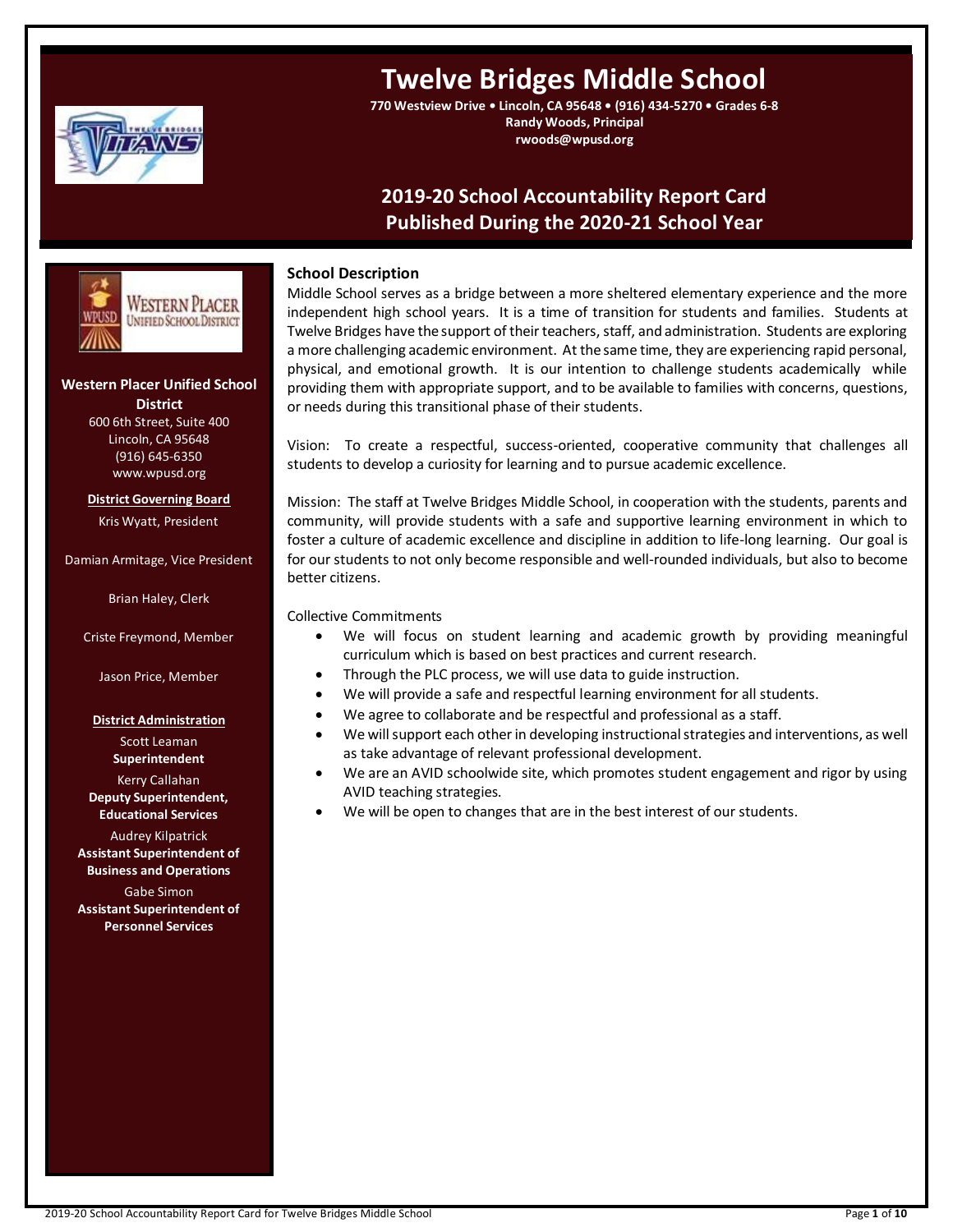# **About the SARC**

By February 1 of each year, every school in California is required by state law to publish a School Accountability Report Card (SARC). The SARC contains information about the condition and performance of each California public school. Under the Local Control Funding Formula (LCFF) all local educational agencies (LEAs) are required to prepare a Local Control and Accountability Plan (LCAP), which describes how they intend to meet annual school-specific goals for all pupils, with specific activities to address state and local priorities. Additionally, data reported in an LCAP is to be consistent with data reported in the SARC.

- For more information about SARC requirements and access to prior year reports, see the California Department of Education (CDE) SARC web page at [https://www.cde.ca.gov/ta/ac/sa/.](https://www.cde.ca.gov/ta/ac/sa/)
- For more information about the LCFF or the LCAP, see the CDE LCFF webpage a[t https://www.cde.ca.gov/fg/aa/lc/.](https://www.cde.ca.gov/fg/aa/lc/)
- For additional information about the school, parents/guardians and community members should contact the school principal or the district office.

### **2019-20 Student Enrollment by Grade Level**

| <b>Grade Level</b>      | <b>Number of Students</b> |  |  |
|-------------------------|---------------------------|--|--|
| Grade 6                 | 280                       |  |  |
| Grade 7                 | 277                       |  |  |
| Grade 8                 | 273                       |  |  |
| <b>Total Enrollment</b> | 830                       |  |  |

### **2019-20 Student Enrollment by Group**

| Group                               | <b>Percent of Total Enrollment</b> |
|-------------------------------------|------------------------------------|
| <b>Black or African American</b>    | 2.8                                |
| American Indian or Alaska Native    | 1.2                                |
| Asian                               | 4.9                                |
| <b>Filipino</b>                     | 4.3                                |
| <b>Hispanic or Latino</b>           | 17.2                               |
| Native Hawaiian or Pacific Islander | 0.7                                |
| White                               | 65.9                               |
| <b>Two or More Races</b>            | 2                                  |
| Socioeconomically Disadvantaged     | 18.4                               |
| <b>English Learners</b>             | 3.5                                |
| <b>Students with Disabilities</b>   | 10.6                               |
| <b>Foster Youth</b>                 | 0.5                                |
| <b>Homeless</b>                     | 0.5                                |

# **A. Conditions of Learning**

### **State Priority: Basic**

The SARC provides the following information relevant to the State priority: Basic (Priority 1):

- Degree to which teachers are appropriately assigned and fully credentialed in the subject area and for the pupils they are teaching;
- Pupils have access to standards-aligned instructional materials; and
- School facilities are maintained in good repair

| Teacher Credentials for Twelve Bridges Middle 18-19 19-20 |    |    | 20-21 |
|-----------------------------------------------------------|----|----|-------|
| With Full Credential                                      | 32 | 32 | 32    |
| Without Full Credential                                   |    |    | 4     |
| Teaching Outside Subject Area of Competence               |    |    |       |

| Teacher Credentials for Western Placer Unified 18-19 19-20 |  | 20-21 |
|------------------------------------------------------------|--|-------|
| <b>With Full Credential</b>                                |  | 325   |
| <b>Without Full Credential</b>                             |  | 25    |
| Teaching Outside Subject Area of Competence                |  |       |

### **Teacher Misassignments and Vacant Teacher Positions at Twelve Bridges Middle School**

| <b>Indicator</b>                | 18-19 | $19-20$ | $20 - 21$ |
|---------------------------------|-------|---------|-----------|
| Teachers of English Learners    |       |         |           |
| Total Teacher Misassignments*   |       |         |           |
| <b>Vacant Teacher Positions</b> |       |         |           |

Note: "Misassignments" refers to the number of positions filled by teachers who lack legal authorization to teach that grade level, subject area, student group, etc. \*Total Teacher Misassignments includes the number of Misassignments of Teachers of English Learners.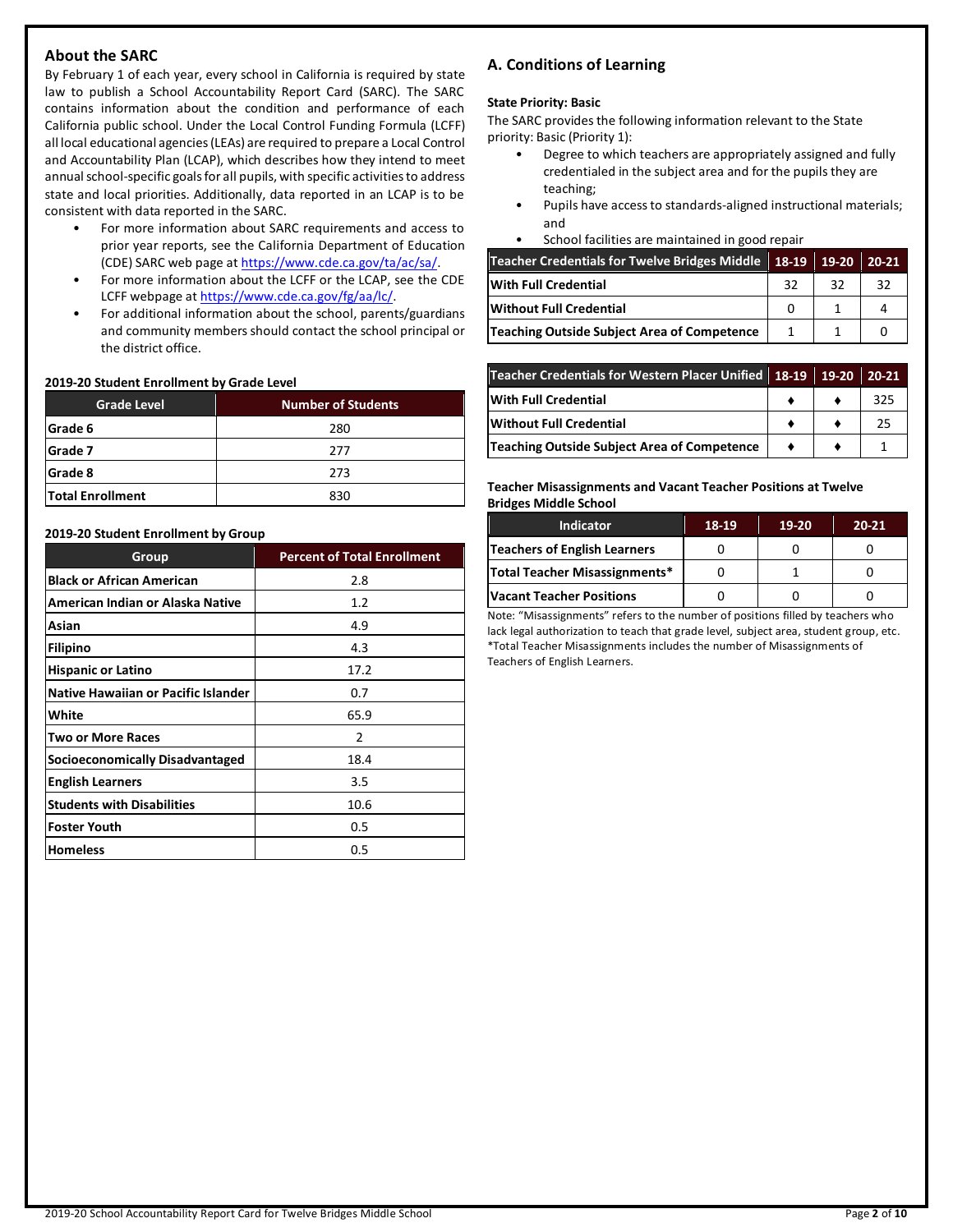# **Textbooks and Instructional Materials**

**Year and month in which data were collected: January 2020**

| <u>rear and month in which data were collected: January 2020</u> |                                                                                                                                                                                                                                                                                                                                                                                                                                                                                                                                                                                                                  |  |  |  |  |
|------------------------------------------------------------------|------------------------------------------------------------------------------------------------------------------------------------------------------------------------------------------------------------------------------------------------------------------------------------------------------------------------------------------------------------------------------------------------------------------------------------------------------------------------------------------------------------------------------------------------------------------------------------------------------------------|--|--|--|--|
| <b>Core Curriculum Area</b>                                      | <b>Textbooks and Instructional Materials/Year of Adoption</b>                                                                                                                                                                                                                                                                                                                                                                                                                                                                                                                                                    |  |  |  |  |
| <b>Reading/Language Arts</b>                                     | Gr 6-8: Amplify ELA (Adopted 2018)                                                                                                                                                                                                                                                                                                                                                                                                                                                                                                                                                                               |  |  |  |  |
|                                                                  | The textbooks listed are from most recent adoption:<br>Yes                                                                                                                                                                                                                                                                                                                                                                                                                                                                                                                                                       |  |  |  |  |
|                                                                  | Percent of students lacking their own assigned textbook: 0                                                                                                                                                                                                                                                                                                                                                                                                                                                                                                                                                       |  |  |  |  |
| <b>Mathematics</b>                                               | Pearson: Digits (Adopted 2014)                                                                                                                                                                                                                                                                                                                                                                                                                                                                                                                                                                                   |  |  |  |  |
|                                                                  | Carnegie Learning Integrated I (8th Grade Honors) (Adopted 2014)                                                                                                                                                                                                                                                                                                                                                                                                                                                                                                                                                 |  |  |  |  |
|                                                                  | The textbooks listed are from most recent adoption:<br>Yes                                                                                                                                                                                                                                                                                                                                                                                                                                                                                                                                                       |  |  |  |  |
|                                                                  | Percent of students lacking their own assigned textbook: 0                                                                                                                                                                                                                                                                                                                                                                                                                                                                                                                                                       |  |  |  |  |
| Science                                                          | Pearson Prentice Hall: Focus on Science for California (Adopted 2007)<br>Note: To align with the newly adopted Science Framework (2016), WPUSD will transition to materials better<br>aligned with the new framework. K-8 teachers were supposed to review and pilot materials during the 2019-<br>2020 school year. Due to COVID-19, this process was delayed. Materials will be piloted during the 2021-2022<br>school year, assuming we return to a normal instructional schedule. The Science department will be<br>supplementing the current Science curriculum with Amplify for the 2020/2021 school year. |  |  |  |  |
|                                                                  | The textbooks listed are from most recent adoption:<br>Yes                                                                                                                                                                                                                                                                                                                                                                                                                                                                                                                                                       |  |  |  |  |
|                                                                  | Percent of students lacking their own assigned textbook: 0                                                                                                                                                                                                                                                                                                                                                                                                                                                                                                                                                       |  |  |  |  |
| <b>History-Social Science</b>                                    | TCI (Teacher's Curriculum Institute) (Adopted 2019)                                                                                                                                                                                                                                                                                                                                                                                                                                                                                                                                                              |  |  |  |  |
|                                                                  | The textbooks listed are from most recent adoption:<br>Yes                                                                                                                                                                                                                                                                                                                                                                                                                                                                                                                                                       |  |  |  |  |
|                                                                  | Percent of students lacking their own assigned textbook: 0                                                                                                                                                                                                                                                                                                                                                                                                                                                                                                                                                       |  |  |  |  |

Note: Cells with N/A values do not require data.

# **School Facility Conditions and Planned Improvements (Most Recent Year)**

# **School Facility Good Repair Status (Most Recent Year)**

Using the **most recently collected** FIT data (or equivalent), provide the following:

- Determination of repair status for systems listed
- Description of any needed maintenance to ensure good repair
- The year and month in which the data were collected
- The rate for each system inspected
- The overall rating

### **Year and month in which data were collected: 12/29/20**

| <b>System Inspected</b>                       | <b>Repair Status</b> | <b>Repair Needed and</b><br><b>Action Taken or Planned</b>                                                                                                                                                                                                                                                                                                                                                                                                                                                     |
|-----------------------------------------------|----------------------|----------------------------------------------------------------------------------------------------------------------------------------------------------------------------------------------------------------------------------------------------------------------------------------------------------------------------------------------------------------------------------------------------------------------------------------------------------------------------------------------------------------|
| Systems:<br>Gas Leaks, Mechanical/HVAC, Sewer | Good                 | Gas systems and pipes appear safe,<br>functional, and free of leaks. There is no<br>odor that would indicate a gas leak. Gas<br>pipes are not broken and appear to be in<br>good working order. Heating, ventilation,<br>and air conditioning systems (HVAC) as<br>applicable are functional and<br>unobstructed. The HVAC system is<br>operable. Sewer line stoppage is not<br>evident. There are no obvious signs of<br>flooding caused by sewer line back-up in<br>the facilities or on the school grounds. |
| Interior:<br><b>Interior Surfaces</b>         | Good                 | Interior surfaces appear to be clean, safe,<br>land functional.                                                                                                                                                                                                                                                                                                                                                                                                                                                |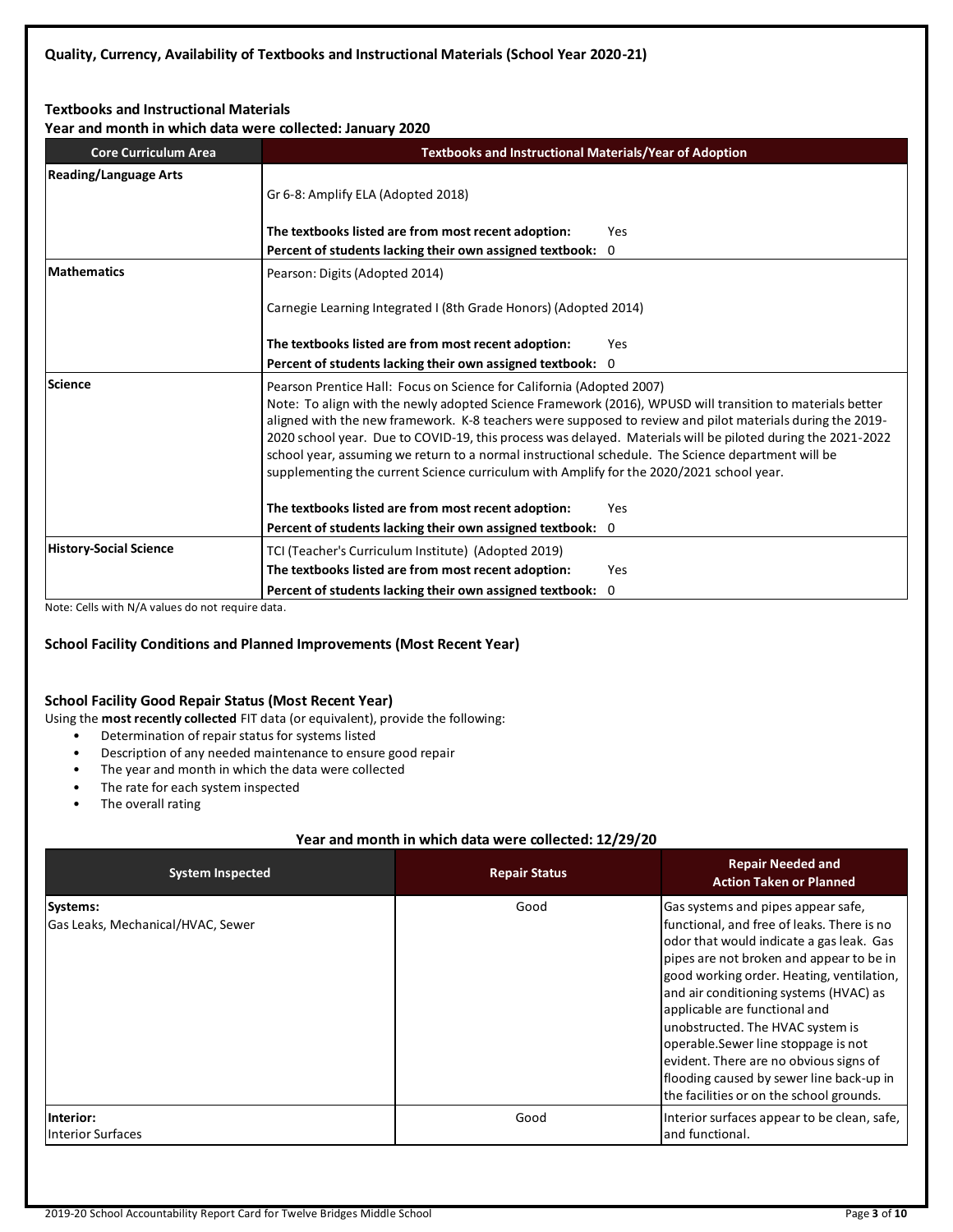| <b>System Inspected</b>                                                   | <b>Repair Status</b> | <b>Repair Needed and</b><br><b>Action Taken or Planned</b>                                                                                                                                                                                                                                                                                                                                                                                                                                                                                                             |
|---------------------------------------------------------------------------|----------------------|------------------------------------------------------------------------------------------------------------------------------------------------------------------------------------------------------------------------------------------------------------------------------------------------------------------------------------------------------------------------------------------------------------------------------------------------------------------------------------------------------------------------------------------------------------------------|
| <b>Cleanliness:</b><br>Overall Cleanliness, Pest/Vermin Infestation       | Good                 | School grounds, buildings, common areas,<br>and individual rooms appear to have been<br>cleaned regularly. Pest or vermin<br>infestation are not evident.                                                                                                                                                                                                                                                                                                                                                                                                              |
| <b>Electrical:</b><br>Electrical                                          | Good                 | There is no evidence that any portion of<br>the school has a power failure. Electrical<br>systems, components, and equipment<br>appear to be working properly. There are<br>no exposed electrical wires. Electrical<br>equipment is properly covered and<br>secured from pupil access. Lighting<br>appears to be adequate and working<br>properly, including exterior lights.                                                                                                                                                                                          |
| <b>Restrooms/Fountains:</b><br>Restrooms, Sinks/ Fountains                | Good                 | Restrooms in the vicinity of the area being<br>evaluated appear to be accessible during<br>school hours, clean, functional and in<br>compliance with SB 892 (EC Section<br>35292.5). Drinking fountains appear to be<br>accessible and functioning as intended.                                                                                                                                                                                                                                                                                                        |
| Safety:<br>Fire Safety, Hazardous Materials                               | Good                 | The fire equipment and emergency<br>systems appear to be functioning<br>properly. The fire sprinklers appear to be<br>in working order (e.g., there are no<br>missing or damaged sprinkler heads).<br>Emergency alarms appear to be<br>functional. Emergency exit signs function<br>as designed, exits are unobstructed. There<br>does not appear to be evidence of<br>hazardous materials that may pose a<br>threat to pupils or staff. Hazardous<br>chemicals, chemical waste, and<br>flammable materials are stored properly<br>(e.g. locked and labeled properly). |
| Structural:<br>Structural Damage, Roofs                                   | Good                 | Office: Stained ceiling tile                                                                                                                                                                                                                                                                                                                                                                                                                                                                                                                                           |
| <b>External:</b><br>Playground/School Grounds, Windows/Doors/Gates/Fences | Good                 | Storeroom: Gap under door<br>There is no exposed broken glass<br>accessible to pupils and staff. Exterior<br>doors and gates are functioning and do<br>not pose a security risk.                                                                                                                                                                                                                                                                                                                                                                                       |
| <b>Overall Rating</b>                                                     | <b>Exemplary</b>     |                                                                                                                                                                                                                                                                                                                                                                                                                                                                                                                                                                        |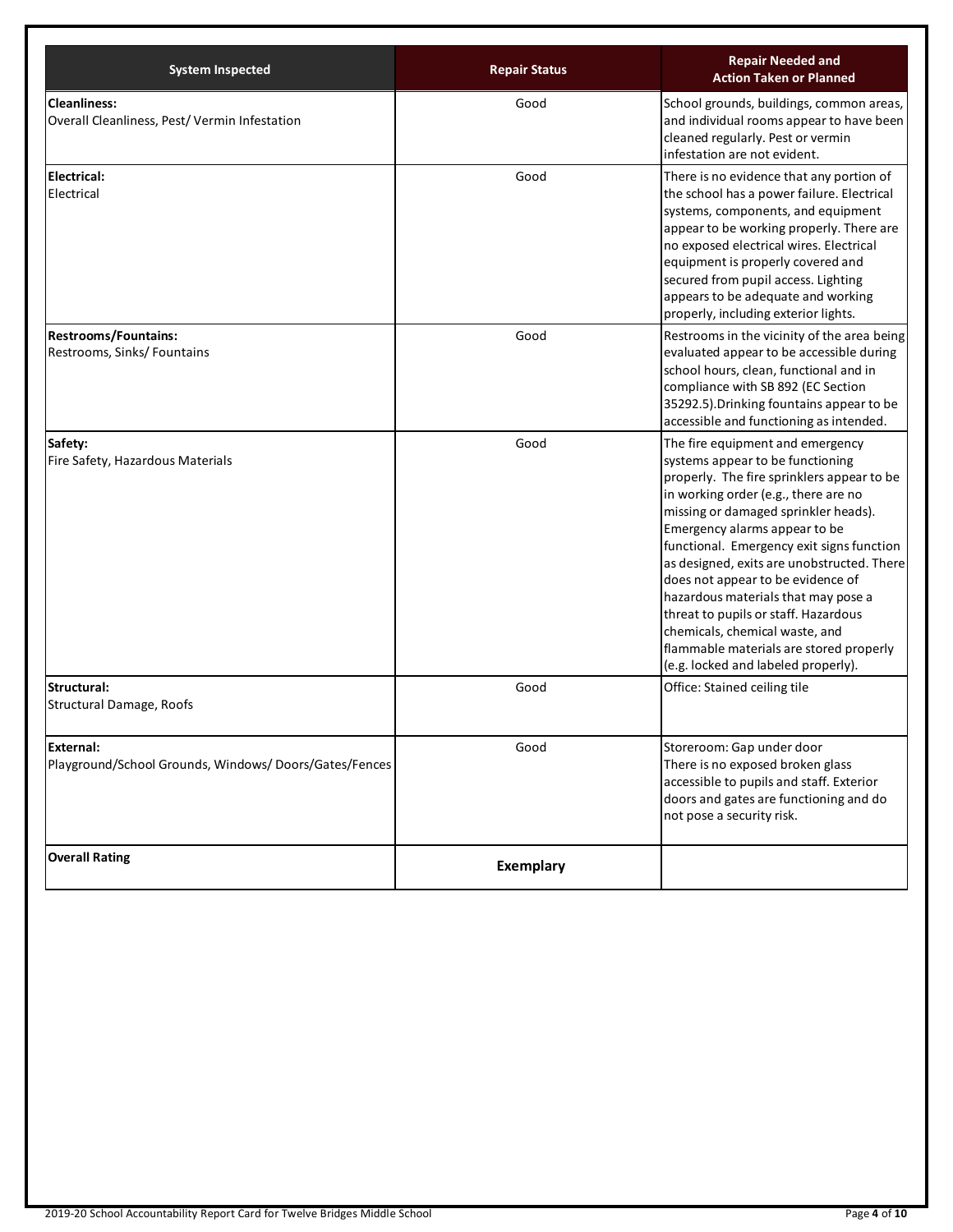# **B. Pupil Outcomes**

#### **State Priority: Pupil Achievement**

The SARC provides the following information relevant to the State priority: Pupil Achievement (Priority 4):

- **Statewide assessments** (i.e., California Assessment of Student Performance and Progress [CAASPP] System, which includes the Smarter Balanced Summative Assessments for students in the general education population and the California Alternate Assessments [CAAs] for English language arts/literacy [ELA] and mathematics given in grades three through eight and grade eleven. Only eligible students may participate in the administration of the CAAs. CAAs items are aligned with alternate achievement standards, which are linked with the Common Core State Standards [CCSS] for students with the most significant cognitive disabilities); and
- The percentage of students who have successfully completed courses that satisfy the requirements for entrance to the University of California and the California State University, or career technical education sequences or programs of study.

# **CAASPP Test Results in ELA and Mathematics for All Students Grades Three through Eight and Grade Eleven**

**Percentage of Students Meeting or Exceeding the State Standard**

| Subject     | <b>School</b><br>18-19 | <b>School</b><br>19-20 | <b>District</b><br>18-19 | <b>District</b><br>$19-20$ | <b>State</b><br>18-19 | <b>State</b><br>$19-20$ |
|-------------|------------------------|------------------------|--------------------------|----------------------------|-----------------------|-------------------------|
| <b>ELA</b>  | 69                     | N/A                    | 57                       | N/A                        | 50                    | N/A                     |
| <b>Math</b> | 61                     | N/A                    | 45                       | N/A                        | 39                    | N/A                     |

Note: Cells with N/A values do not require data.

Note: The 2019-2020 data are not available. Due to the COVID-19 pandemic, Executive Order N-30-20 was issued which waived the requirement for statewide testing for the 2019-2020 school year.

Note: Percentages are not calculated when the number of students tested is ten or less, either because the number of students in this category is too small for statistical accuracy or to protect student privacy.

Note: ELA and mathematics test results include the Smarter Balanced Summative Assessment and the CAA. The "Percent Met or Exceeded" is calculated by taking the total number of students who met or exceeded the standard on the Smarter Balanced Summative Assessment plus the total number of students who met the standard (i.e., achieved Level 3-Alternate) on the CAAs divided by the total number of students who participated in both assessments.

### **CAASPP Test Results in Science for All Students Grades Five, Eight, and High School**

**Percentage of Students Meeting or Exceeding the State Standard**

| Subject        | 'School'<br>18-19 | School<br>$19-20$ | <b>District</b><br>18-19 | <b>District</b><br>19-20 | <b>State</b><br>18-19 | <b>State</b><br>$19-20$ |
|----------------|-------------------|-------------------|--------------------------|--------------------------|-----------------------|-------------------------|
| <b>Science</b> |                   | N/A               | 35                       | N/A                      | 30                    | N/A                     |

Note: Cells with N/A values do not require data.

Note: The 2019-2020 data are not available. Due to the COVID-19 pandemic, Executive Order N-30-20 was issued which waived the requirement for statewide testing for the 2019-2020 school year.

Note: The new California Science Test (CAST) was first administered operationally in the 2018-2019 school year.

### **State Priority: Other Pupil Outcomes**

The SARC provides the following information relevant to the State priority: Other Pupil Outcomes (Priority 8):

Pupil outcomes in the subject areas of physical education.

### **2019-20 Percent of Students Meeting Fitness Standards**

| Grade<br>Level | 4 of 6 | $5$ of 6 | 6 of 6 |
|----------------|--------|----------|--------|
|                | N/A    | N/A      | N/A    |
|                | N/A    | N/A      | N/A    |
| q              | N/A    | N/A      | N/A    |

Note: Cells with N/A values do not require data.

Note: The 2019–2020 data are not available. Due to the COVID-19 pandemic, Executive Order N-56-20 was issued which waived the requirement to administer the physical fitness performance test for the 2019–2020 school year.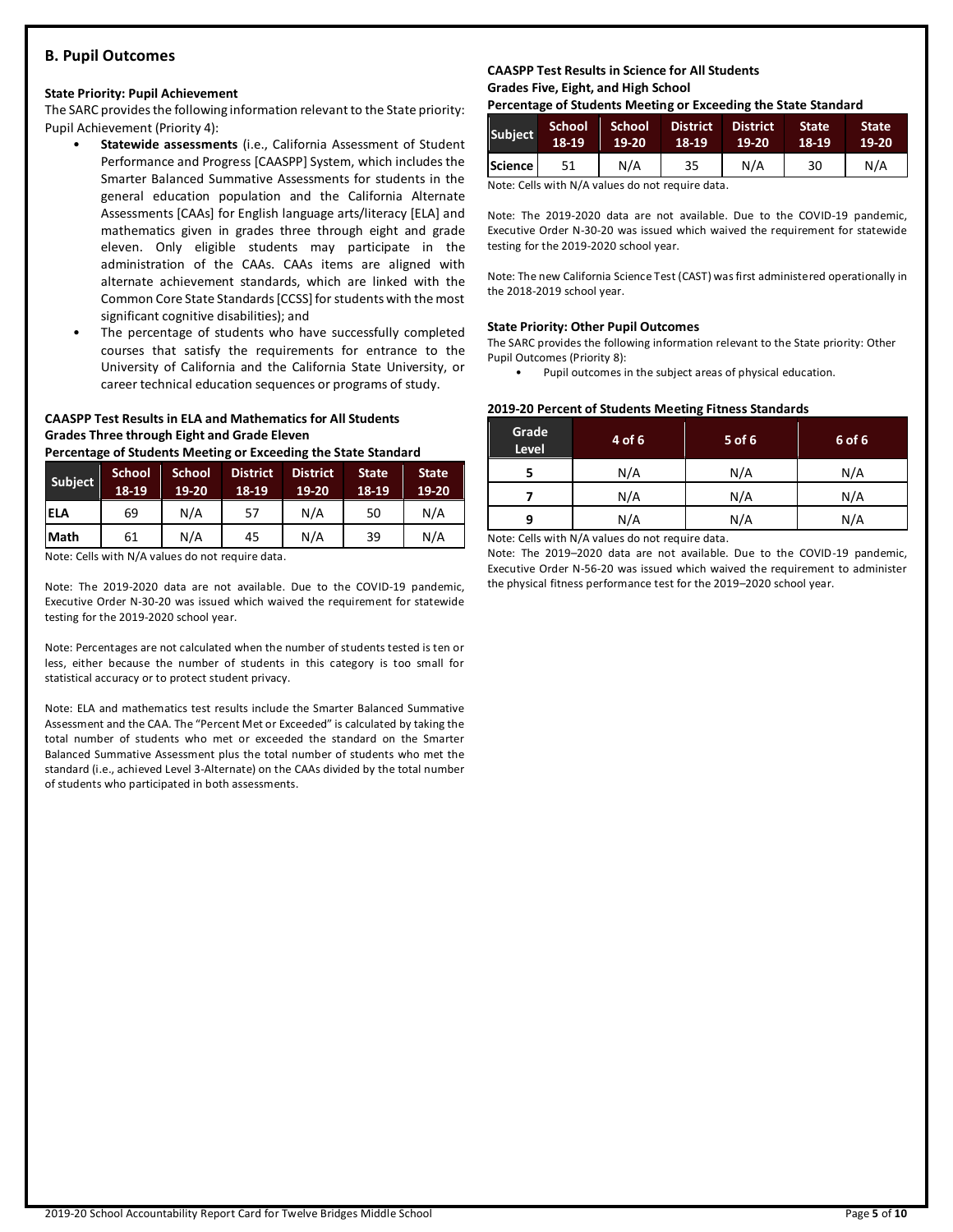# **CAASPP Test Results in Science by Student Group**

**Grades Three through Eight and Grade Eleven (School Year 2019-2020)**

| Grades Three through Eight and Grade Eleven (School Year 2019-2020) |                                   |                                |                          |                              |                                   |  |  |
|---------------------------------------------------------------------|-----------------------------------|--------------------------------|--------------------------|------------------------------|-----------------------------------|--|--|
| <b>Student Group</b>                                                | <b>Total</b><br><b>Enrollment</b> | <b>Number</b><br><b>Tested</b> | Percent<br><b>Tested</b> | Percent<br><b>Not Tested</b> | Percent<br><b>Met or Exceeded</b> |  |  |
| <b>All Students</b>                                                 | N/A                               | N/A                            | N/A                      | N/A                          | N/A                               |  |  |
| <b>Male</b>                                                         | N/A                               | N/A                            | N/A                      | N/A                          | N/A                               |  |  |
| Female                                                              | N/A                               | N/A                            | N/A                      | N/A                          | N/A                               |  |  |
| <b>Black or African American</b>                                    | N/A                               | N/A                            | N/A                      | N/A                          | N/A                               |  |  |
| American Indian or Alaska Native                                    | N/A                               | N/A                            | N/A                      | N/A                          | N/A                               |  |  |
| Asian                                                               | N/A                               | N/A                            | N/A                      | N/A                          | N/A                               |  |  |
| <b>Filipino</b>                                                     | N/A                               | N/A                            | N/A                      | N/A                          | N/A                               |  |  |
| <b>Hispanic or Latino</b>                                           | N/A                               | N/A                            | N/A                      | N/A                          | N/A                               |  |  |
| Native Hawaiian or Pacific Islander                                 | N/A                               | N/A                            | N/A                      | N/A                          | N/A                               |  |  |
| White                                                               | N/A                               | N/A                            | N/A                      | N/A                          | N/A                               |  |  |
| <b>Two or More Races</b>                                            | N/A                               | N/A                            | N/A                      | N/A                          | N/A                               |  |  |
| <b>Socioeconomically Disadvantaged</b>                              | N/A                               | N/A                            | N/A                      | N/A                          | N/A                               |  |  |
| <b>English Learners</b>                                             | N/A                               | N/A                            | N/A                      | N/A                          | N/A                               |  |  |
| <b>Students with Disabilities</b>                                   | N/A                               | N/A                            | N/A                      | N/A                          | N/A                               |  |  |
| <b>Students Receiving Migrant Education Services</b>                | N/A                               | N/A                            | N/A                      | N/A                          | N/A                               |  |  |
| <b>Foster Youth</b>                                                 | N/A                               | N/A                            | N/A                      | N/A                          | N/A                               |  |  |
| <b>Homeless</b>                                                     | N/A                               | N/A                            | N/A                      | N/A                          | N/A                               |  |  |

Note: Cells with N/A values do not require data.

Note: The 2019-2020 data are not available. Due to the COVID-19 pandemic, Executive Order N-30-20 was issued which waived the requirement for statewide testing for the 2019-2020 school year.

# **CAASPP Test Results in ELA by Student Group**

**Grades Three through Eight and Grade Eleven (School Year 2019-2020)**

| <b>Student Group</b>                                 | - -<br><b>Total</b><br><b>Enrollment</b> | <b>Number</b><br><b>Tested</b> | Percent<br><b>Tested</b> | Percent<br><b>Not Tested</b> | Percent<br><b>Met or Exceeded</b> |
|------------------------------------------------------|------------------------------------------|--------------------------------|--------------------------|------------------------------|-----------------------------------|
| <b>All Students</b>                                  | N/A                                      | N/A                            | N/A                      | N/A                          | N/A                               |
| <b>Male</b>                                          | N/A                                      | N/A                            | N/A                      | N/A                          | N/A                               |
| Female                                               | N/A                                      | N/A                            | N/A                      | N/A                          | N/A                               |
| <b>Black or African American</b>                     | N/A                                      | N/A                            | N/A                      | N/A                          | N/A                               |
| American Indian or Alaska Native                     | N/A                                      | N/A                            | N/A                      | N/A                          | N/A                               |
| Asian                                                | N/A                                      | N/A                            | N/A                      | N/A                          | N/A                               |
| <b>Filipino</b>                                      | N/A                                      | N/A                            | N/A                      | N/A                          | N/A                               |
| <b>Hispanic or Latino</b>                            | N/A                                      | N/A                            | N/A                      | N/A                          | N/A                               |
| Native Hawaiian or Pacific Islander                  | N/A                                      | N/A                            | N/A                      | N/A                          | N/A                               |
| White                                                | N/A                                      | N/A                            | N/A                      | N/A                          | N/A                               |
| <b>Two or More Races</b>                             | N/A                                      | N/A                            | N/A                      | N/A                          | N/A                               |
| <b>Socioeconomically Disadvantaged</b>               | N/A                                      | N/A                            | N/A                      | N/A                          | N/A                               |
| <b>English Learners</b>                              | N/A                                      | N/A                            | N/A                      | N/A                          | N/A                               |
| <b>Students with Disabilities</b>                    | N/A                                      | N/A                            | N/A                      | N/A                          | N/A                               |
| <b>Students Receiving Migrant Education Services</b> | N/A                                      | N/A                            | N/A                      | N/A                          | N/A                               |
| <b>Foster Youth</b>                                  | N/A                                      | N/A                            | N/A                      | N/A                          | N/A                               |
| <b>Homeless</b>                                      | N/A                                      | N/A                            | N/A                      | N/A                          | N/A                               |

Note: Cells with N/A values do not require data.

Note: The 2019-2020 data are not available. Due to the COVID-19 pandemic, Executive Order N-30-20 was issued which waived the requirement for statewide testing for the 2019-2020 school year.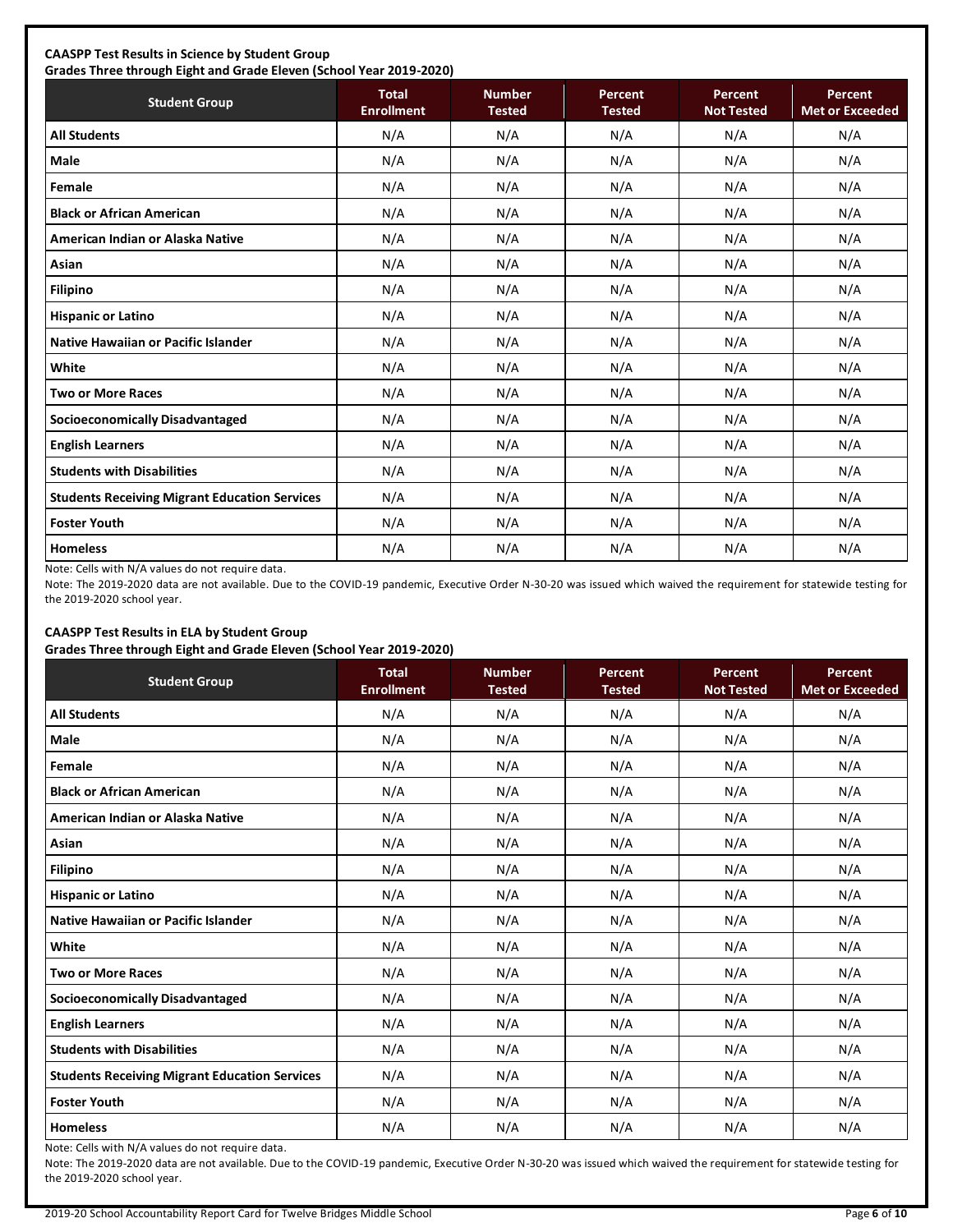#### **CAASPP Test Results in Mathematics by Student Group Grades Three through Eight and Grade Eleven (School Year 2019-2020)**

| Grades Three through Eight and Grade Eleven (Schoor fear 2015-2020)<br><b>Student Group</b> | <b>Total</b><br><b>Enrollment</b> | <b>Number</b><br><b>Tested</b> | Percent<br><b>Tested</b> | Percent<br><b>Not Tested</b> | <b>Percent</b><br><b>Met or Exceeded</b> |
|---------------------------------------------------------------------------------------------|-----------------------------------|--------------------------------|--------------------------|------------------------------|------------------------------------------|
| <b>All Students</b>                                                                         | N/A                               | N/A                            | N/A                      | N/A                          | N/A                                      |
| <b>Male</b>                                                                                 | N/A                               | N/A                            | N/A                      | N/A                          | N/A                                      |
| Female                                                                                      | N/A                               | N/A                            | N/A                      | N/A                          | N/A                                      |
| <b>Black or African American</b>                                                            | N/A                               | N/A                            | N/A                      | N/A                          | N/A                                      |
| American Indian or Alaska Native                                                            | N/A                               | N/A                            | N/A                      | N/A                          | N/A                                      |
| Asian                                                                                       | N/A                               | N/A                            | N/A                      | N/A                          | N/A                                      |
| <b>Filipino</b>                                                                             | N/A                               | N/A                            | N/A                      | N/A                          | N/A                                      |
| <b>Hispanic or Latino</b>                                                                   | N/A                               | N/A                            | N/A                      | N/A                          | N/A                                      |
| <b>Native Hawaiian or Pacific Islander</b>                                                  | N/A                               | N/A                            | N/A                      | N/A                          | N/A                                      |
| White                                                                                       | N/A                               | N/A                            | N/A                      | N/A                          | N/A                                      |
| <b>Two or More Races</b>                                                                    | N/A                               | N/A                            | N/A                      | N/A                          | N/A                                      |
| <b>Socioeconomically Disadvantaged</b>                                                      | N/A                               | N/A                            | N/A                      | N/A                          | N/A                                      |
| <b>English Learners</b>                                                                     | N/A                               | N/A                            | N/A                      | N/A                          | N/A                                      |
| <b>Students with Disabilities</b>                                                           | N/A                               | N/A                            | N/A                      | N/A                          | N/A                                      |
| <b>Students Receiving Migrant Education Services</b>                                        | N/A                               | N/A                            | N/A                      | N/A                          | N/A                                      |
| <b>Foster Youth</b>                                                                         | N/A                               | N/A                            | N/A                      | N/A                          | N/A                                      |
| <b>Homeless</b>                                                                             | N/A                               | N/A                            | N/A                      | N/A                          | N/A                                      |

Note: Cells with N/A values do not require data.

Note: The 2019-2020 data are not available. Due to the COVID-19 pandemic, Executive Order N-30-20 was issued which waived the requirement for statewide testing for the 2019-2020 school year.

# **C. Engagement**

#### **State Priority: Parental Involvement**

- The SARC provides the following information relevant to the State priority: Parental Involvement (Priority 3):
	- Efforts the school district makes to seek parent input in making decisions for the school district and each school site

### **Opportunities for Parental Involvement (School Year 2020-21)**

TBMS encourages all parents to have an active role in their student's education. This includes opportunities such as the Parent Teacher Club, School Site Council, and supporting school activities/assemblies, Honors Recognition/Celebration, School Dances, and volunteering in classrooms in other capacities.

Communication with parents is provided through periodic email messages and school updates. There is a daily Student Bulletin, which is announced in classrooms each morning and also posted on the school website. The school website includes contact information for the teachers. Schoology provides information for classwork, homework, texts/quizzes, and projects through a link to on the school website. Grades/progress reports can be accessed any time through Schoology, which posts each assignment and related assignment scores.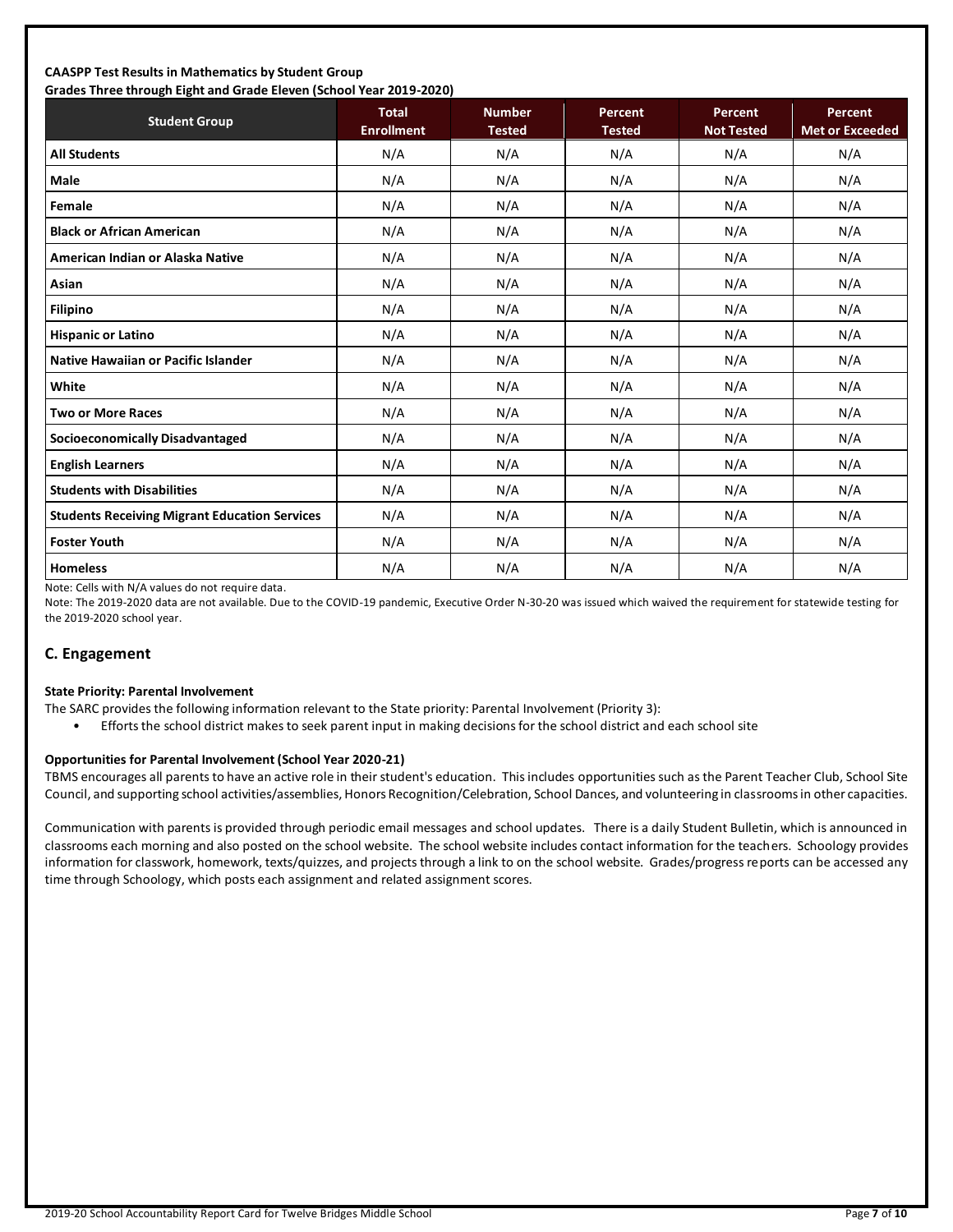### **State Priority: School Climate**

The SARC provides the following information relevant to the State priority: School Climate (Priority 6):

- Pupil suspension rates;
- Pupil expulsion rates; and
- Other local measures on the sense of safety.

### **School Safety Plan (School Year 2020-2021)**

The Twelve Bridges comprehensive safety plan was revised and updated in October, 2020. The school safety plan is comprised of district protocols, policies, and procedures for emergencies, and includes detailed roles and responsibilities for all staff members in an emergency on campus. The fire drills maintain student and staff familiarity with classroom evacuation, while the evacuation drill allows us to practice removing all students from campus in an orderly manner. We conduct lock down/lock out drills for maintaining a safe campus if an emergency requires all staff and students to be locked inside. TBMS is involved in ongoing professional development with regard to school safety and procedures. Teachers have duty stations before and after school for added school safety. We have a closed campus, visitors must enter through the main office and sign in and students are not allowed off campus during the school day. The school is also monitored by surveillance cameras 24/7.

The safety plan is reviewed and utilized by the staff regularly to assure that TBMS is safe and secure. Our current school safety plan is designed based on the Standard Response Protocol (SRP) system, that includes different levels of response including Lockout, Lockdown, Evacuate, and Shelter. All staff are trained on the parameters of each response, and drills for each response are practiced multiple times each year, based on state law and district office directives.

### **Suspensions and Expulsions**

**(data collected between July through June, each full school year respectively)**

| Rate               | <b>School</b><br>2017-18 | <b>School</b><br>2018-19 | <b>District</b><br>2017-18 | <b>District</b><br>2018-19 | <b>State</b><br>2017-18 | <b>State</b><br>2018-19 |
|--------------------|--------------------------|--------------------------|----------------------------|----------------------------|-------------------------|-------------------------|
| <b>Suspensions</b> | 3.1                      | 2.9                      | 1.9                        | 2.1                        | 3.5                     | 3.5                     |
| <b>Expulsions</b>  | 0.0                      | 0.0                      | 0.0                        | 0.0                        | 0.1                     | 0.1                     |

### **Suspensions and Expulsions for School Year 2019-2020 Only**

**(data collected between July through February, partial school year due to the COVID-19 pandemic)**

| Rate               | <b>School</b><br>2019-20 | <b>District</b><br>2019-20 | <b>State</b><br>2019-20 |
|--------------------|--------------------------|----------------------------|-------------------------|
| <b>Suspensions</b> | 0.07                     | 2.4                        |                         |
| <b>Expulsions</b>  | 0.0                      | 0.0                        |                         |

Note: The 2019-2020 suspensions and expulsions rate data are not comparable to prior year data because the 2019-2020 school year is a partial school year due to the COVID-19 crisis. As such, it would be inappropriate to make any comparisons in rates of suspensions and expulsions in the 2019-2020 school year compared to prior years.

# **D. Other SARC Information**

The information in this section is required to be in the SARC but is not included in the state priorities for LCFF.

### **Ratio of Pupils to Academic Counselor (School Year 2019-2020)**

| <b>Title</b>                         | Ratio          |
|--------------------------------------|----------------|
| Ac:<br>.cod<br>. Counselor*<br>lemic | $\sim$<br>コムムム |

\*One full time equivalent (FTE) equals one staff member working full time; one FTE could also represent two staff members who each work 50 percent of full time.

### **Student Support Services Staff (School Year 2019-2020)**

| <b>Title</b>                                                                                                                                                     | <b>Number of Full-Time Equivalent</b><br>(FTE) |
|------------------------------------------------------------------------------------------------------------------------------------------------------------------|------------------------------------------------|
| <b>Counselor (Social/Behavioral or Career Development)</b>                                                                                                       | 0.9                                            |
| Library Media Teacher (Librarian)                                                                                                                                |                                                |
| Library Media Services Staff (Paraprofessional)                                                                                                                  |                                                |
| Psychologist                                                                                                                                                     |                                                |
| <b>Social Worker</b>                                                                                                                                             |                                                |
| <b>Nurse</b>                                                                                                                                                     |                                                |
| Speech/Language/Hearing Specialist                                                                                                                               | 0.5                                            |
| <b>Resource Specialist (non-teaching)</b>                                                                                                                        |                                                |
| Other                                                                                                                                                            | 1.3                                            |
| *One Full Time Equivalent (FTE) equals one staff member working full time; one FTE could also represent two staff members who each work 50 percent of full time. |                                                |

2019-20 School Accountability Report Card for Twelve Bridges Middle School Page **8** of **10**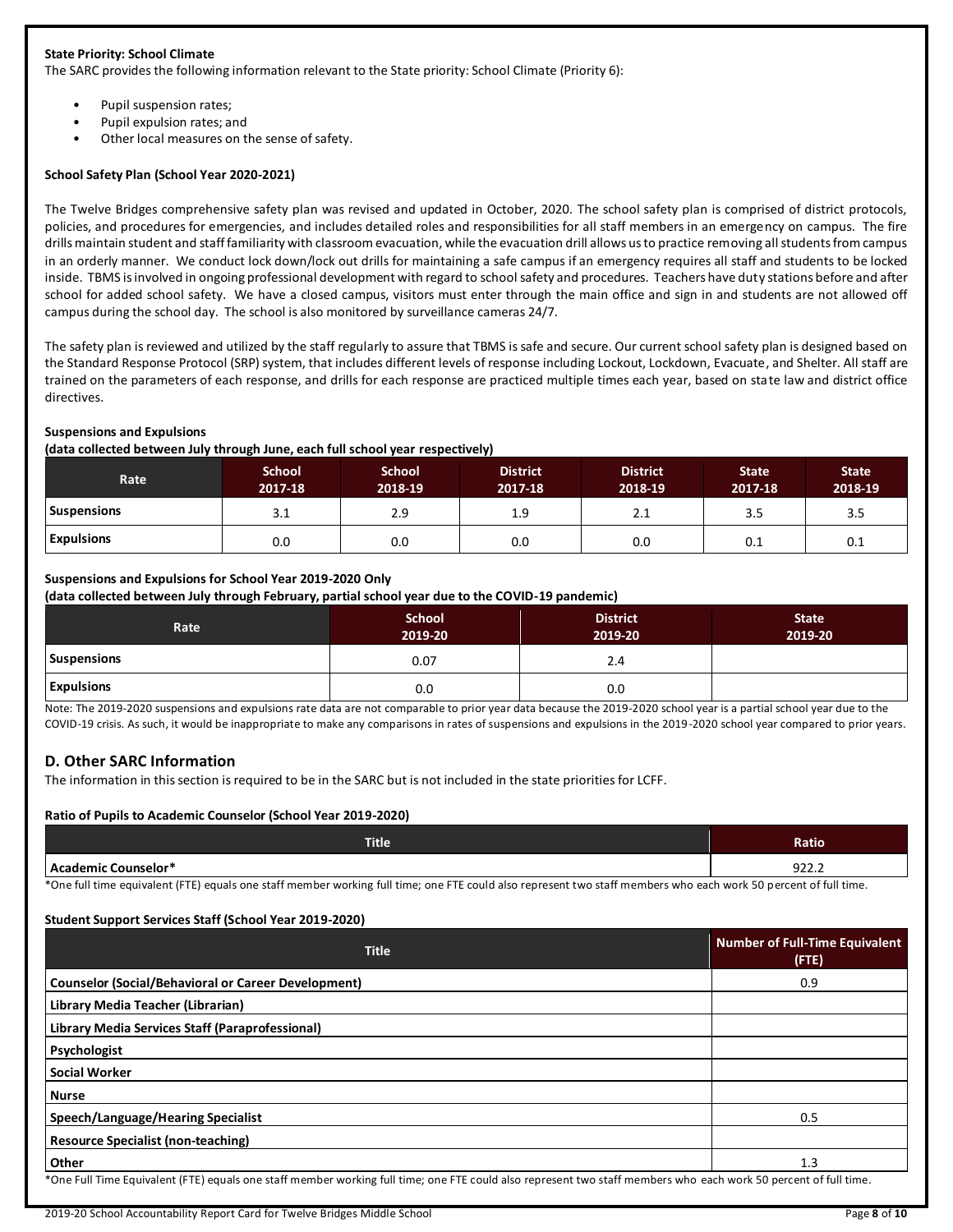### **Average Class Size and Class Size Distribution (Secondary)**

| Subject               | 2017-18<br>Average<br><b>Class</b><br><b>Size</b> | 2017-18<br># of<br>Classes*<br><b>Size</b><br>$1-20$ | 2017-18<br># of<br>Classes*<br><b>Size</b><br>$21 - 32$ | 2017-18<br># of<br>Classes*<br><b>Size</b><br>$33+$ | 2018-19<br>Average<br><b>Class</b><br><b>Size</b> | 2018-19<br># of<br>Classes*<br><b>Size</b><br>$1 - 20$ | 2018-19<br># of<br>Classes*<br><b>Size</b><br>$21 - 32$ | 2018-19<br># of<br>Classes*<br><b>Size</b><br>$33+$ | 2019-20<br>Average<br><b>Class</b><br><b>Size</b> | 2019-20<br># of<br>Classes*<br><b>Size</b><br>$1 - 20$ | 2019-20<br># of<br>Classes*<br><b>Size</b><br>21-32 | 2019-20<br># of<br>Classes*<br><b>Size</b><br>$33+$ |
|-----------------------|---------------------------------------------------|------------------------------------------------------|---------------------------------------------------------|-----------------------------------------------------|---------------------------------------------------|--------------------------------------------------------|---------------------------------------------------------|-----------------------------------------------------|---------------------------------------------------|--------------------------------------------------------|-----------------------------------------------------|-----------------------------------------------------|
| <b>English</b>        | 22                                                | 9                                                    | 9                                                       | 6                                                   | 25                                                | 6                                                      | 11                                                      | 5                                                   | 26                                                | 6                                                      | 8                                                   |                                                     |
| Mathematics           | 22                                                | 8                                                    | 14                                                      |                                                     | 25                                                | 5                                                      | 9                                                       |                                                     | 28                                                | 4                                                      |                                                     | 9                                                   |
| <b>Science</b>        | 24                                                |                                                      | 13                                                      | 4                                                   | 25                                                | 5                                                      | 10                                                      | 6                                                   | 30                                                | ∍                                                      |                                                     | 9                                                   |
| <b>Social Science</b> | 25                                                | 4                                                    | 13                                                      | 4                                                   | 25                                                | 6                                                      | 10                                                      | 6                                                   | 29                                                |                                                        | 11                                                  | 5                                                   |

\*Number of classes indicates how many classrooms fall into each size category (a range of total students per classroom). At the secondary school level, this information is reported by subject area rather than grade level.

#### **Professional Development (Most Recent Three Years)**

| <b>Measure</b>                                                                  | 2018-19 | 2019-20 | 2020-21 |
|---------------------------------------------------------------------------------|---------|---------|---------|
| Number of school days dedicated to Staff Development and Continuous Improvement |         |         |         |

Teachers work within their Professional Learning Community during early release days each Monday. During this time, educators analyze performance data, design lessons, develop common assessments, and articulate progress with colleagues. The PLC system is monitored through accountability documentation as well as teacher-principal interaction.

A major focus at TBMS is on the AVID and STEAM programs. AVID (Advancement Via Individual Determination) is a college preparation program that requires the extensive training of staff members. Staff members have been trained in AVID methods and many more are registered participants for future training. Some training is completed throughout the school year in workshops. The bulk of the training comes during Summer workshops. STEAM (Science, technology, engineering, arts and math) is a program we have implemented through our elective schedule, and also includes STEAM courses from Project Lead the Way.

An area of focus in the 2020-2021 school year will be the delivery of quality instruction to our distance learners enrolled in InterConnect (the WPUSD Distance Learning program). Through extensive summer training, as well as spot training since the beginning of the school year in August, TBMS teachers are learning how to implement technology and online resources to the students learning remotely.

Teachers have been learning cooperative learning strategies. Research has shown that student engagement is one of the keys to success and cooperative learning strategies emphasize student engagement through peer interactions. Teachers have been given training through after school workshops as well as through peer coaching.

As we make a shift to a more restorative environment, with regard to discipline, teachers will begin the process of learning restorative practices. This training will be administered at after school workshops.

#### **FY 2018-19 Teacher and Administrative Salaries**

| Category                             | <b>District</b><br><b>Amount</b> | <b>State Average for</b><br><b>Districts In Same</b><br>Category |
|--------------------------------------|----------------------------------|------------------------------------------------------------------|
| <b>Beginning Teacher Salary</b>      | \$38,082                         | \$49,782                                                         |
| <b>Mid-Range Teacher Salary</b>      | \$71,358                         | \$76,851                                                         |
| <b>Highest Teacher Salary</b>        | \$94,063                         | \$97,722                                                         |
| <b>Average Principal Salary (ES)</b> | \$110,406                        | \$121,304                                                        |
| <b>Average Principal Salary (MS)</b> | \$119,900                        | \$128,629                                                        |
| <b>Average Principal Salary (HS)</b> | \$127,942                        | \$141,235                                                        |
| <b>Superintendent Salary</b>         | \$189,844                        | \$233,396                                                        |

| <b>Percent of District Budget</b> | <b>District</b><br><b>Amount</b> | <b>State Average for</b><br><b>Districts In Same</b><br>Category |  |
|-----------------------------------|----------------------------------|------------------------------------------------------------------|--|
| <b>Teacher Salaries</b>           | 36.0                             | 33.0                                                             |  |
| <b>Administrative Salaries</b>    | 5.0                              | 6.0                                                              |  |

For detailed information on salaries, see the CDE Certificated Salaries & Benefits webpage a[t www.cde.ca.gov/ds/fd/cs/.](http://www.cde.ca.gov/ds/fd/cs/)